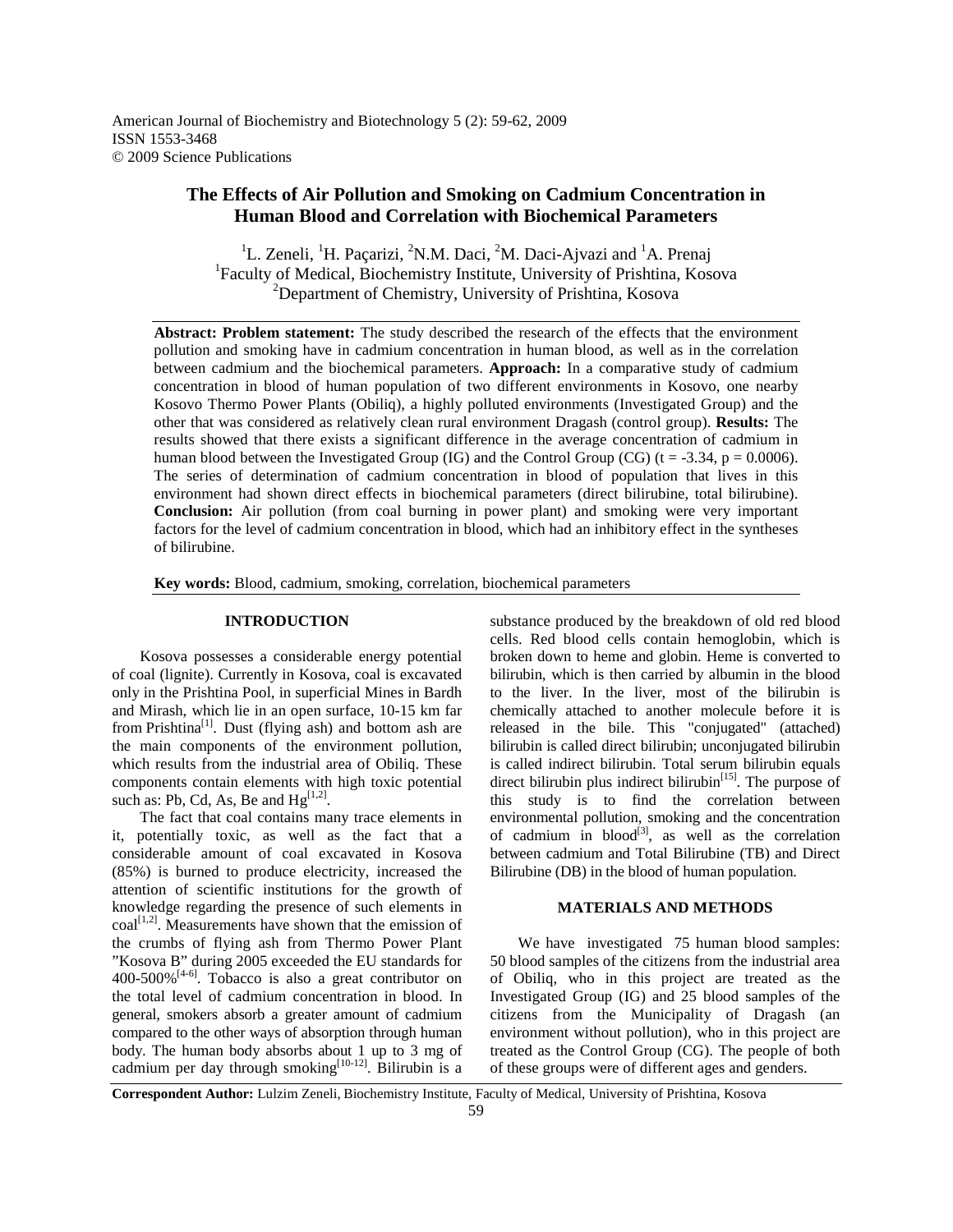The preparation of samples for cadmium determination in blood was realized by putting 4.9 mL dilution solution (Triton X-100, 0.01 and nitric acid  $0.1\%$ ) and  $100 \mu L$  blood in monovets. Each sample was then centrifuged in 2500 rpm for 45 min after which they were put in auto-sampler cells and the measurement with GFAAS was performed<sup>[7-9]</sup> For the elimination of different obstacles during the phase of the absorbing signal measurement, there were used different modificatory matrixes in the graphite tube, like  $NH_4H_2PO_4$  or  $(NH_4)_2HPO_4$  Monovets with blood samples were centrifuged for 10 min 4500 rpm<sup>-1</sup>, serum was divided and proceeded for analysis. Biochemical parameters were determined with BECKMAN COULTER Syncron CX7<sup>[13]</sup>.

## **RESULTS AND DISCUSSION**

 In the industrial area of Obiliq, from the environmental point of view, the most important activities are those in coal (lignite) mines and the production of electric power. So, the other industrial areas of Obiliq, Power Stations Kosova and lignite mines are the biggest air contaminants in the country<sup>[1-1</sup>] <sup>2]</sup>. The results achieved from the analysis of blood samples on the human population of the investigated group (industrial zone of power station 'Kosova"), are compared with the results of blood samples at the human population of the control group (the population of Dragash, a mountainous municipality with a pure environment, uncontaminated). Study results, Table 1 and Fig. 1, show that there is a significant distinction between the average of cadmium concentration in blood in the investigated group and the control one. This distinction is as a result of the environmental pollution in the investigated group's locality.

 Except the polluted environment, smoking is also an important factor of cadmium concentration in the blood of human population. Table 2 and Fig. 2 show the effect of tobacco in the concentration of cadmium in blood at the tested persons in the investigated group as well as in the control group. Cadmium concentration in blood in the group of smokers is evidently higher than in the group of non-smokers. This distinction is present in the control group as well as in the investigation group.

Table 1: The comparison of cadmium level in blood between Control Group (CG) and Investigated Group (IG)

|                        | CG      |           | Юf      |
|------------------------|---------|-----------|---------|
| n                      | 25,0000 |           | 50.0000 |
| m, Cd $(\mu g L^{-1})$ | 0.7300  |           | 1.5600  |
| SD                     | 0.4331  |           | 1.2566  |
| p                      |         | 0.0060    |         |
|                        |         | $-3.3400$ |         |

 Except the direct effect of the environmental pollution and smoking in cadmium concentration in blood, in this study the correlation between cadmium and biochemical parameters in blood is also analyzed. From the presented results in Table 3, we understand that in the investigated group there is no statistical correlation between cadmium and biochemical parameters TB and DB, whereas in the control group there exists a negative correlation with a high statistical significance between cadmium and TB and DB. Figure 3 graphically shows the difference in the correlation between cadmium and the total bilirubine in the control and investigated group. In the investigated group, flying ash that is emitted from the power station plants Kosova, except cadmium itself also contains other elements with a high toxic potential and with a higher quantity of participation in comparison with cadmium.

Table 2: The comparison of the level of Cd in blood between the smokers and non-smokers in the CG and IG

|                                                 |           | CG       |        |        | IG       |       |
|-------------------------------------------------|-----------|----------|--------|--------|----------|-------|
|                                                 |           | 25       |        |        | 50       |       |
| n                                               | <b>NS</b> |          |        | NS     |          |       |
|                                                 | 52.000    |          | 48.000 | 62.000 |          | 38.00 |
| Percentage $(\%)$<br>m,Cd (µg L <sup>-1</sup> ) | 0.420     |          | 0.980  | 1.080  |          | 2.28  |
|                                                 |           | $-4.260$ |        |        | $-4.620$ |       |
| D                                               |           | 0.002    |        |        | 0.001    |       |

**Note:** n: Number of samples, m: Average of concentration, NS: Non-Smokers, S: Smokers, t: t-test, p: Probability



Fig. 1: Comparison of cadmium level in blood between Control Group (CG) and Investigated Group (IG)



Fig. 2: The comparison of the level Cd in blood between the smokers and non-smokers in the CG and IG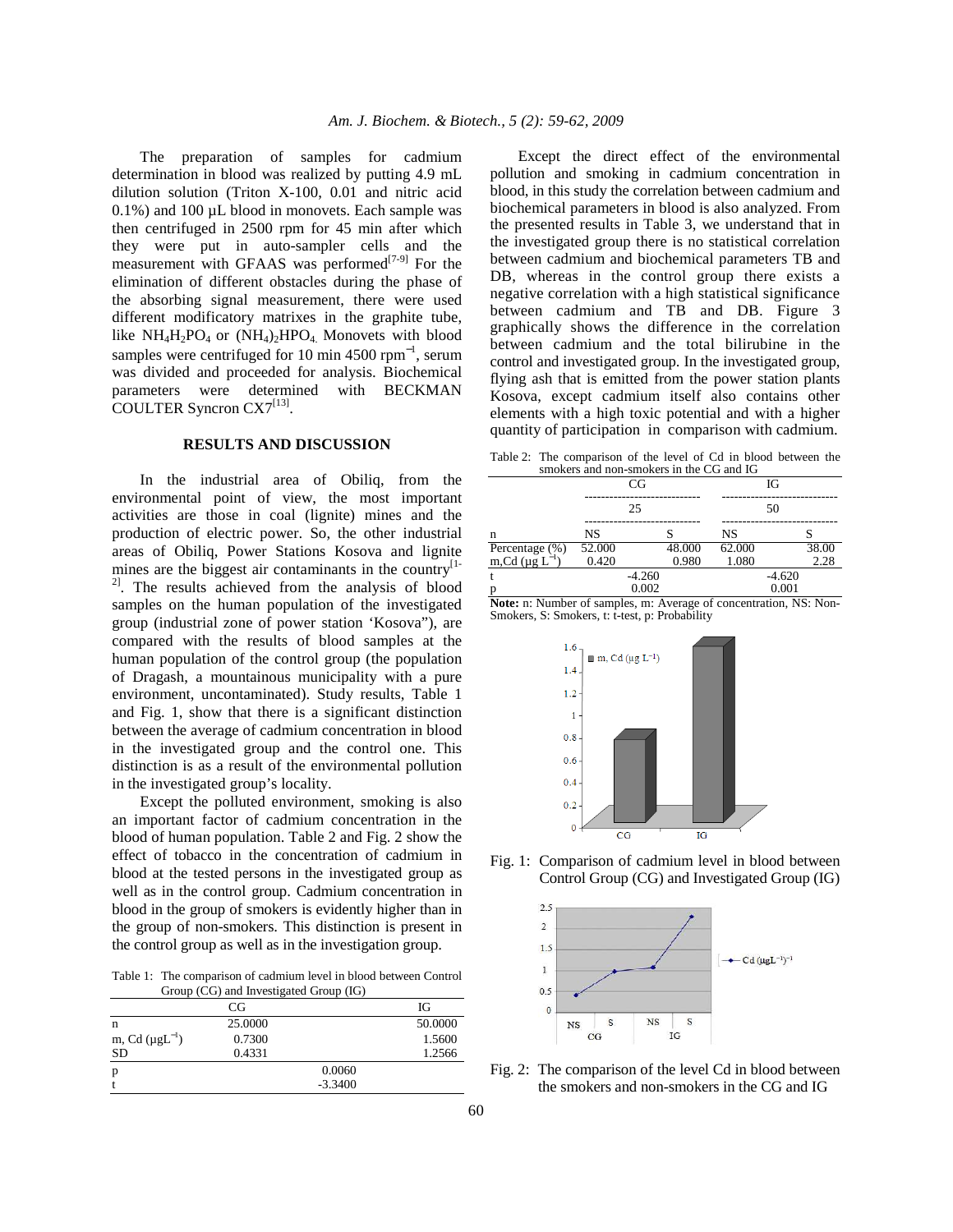Table 3: The correlation between Cd and biochemical parameters at the CG and IG

|    |    | uit cu ann it |              |                                                      |   |   |    |  |
|----|----|---------------|--------------|------------------------------------------------------|---|---|----|--|
|    |    |               |              | Cd                                                   |   |   |    |  |
|    |    |               | CG           |                                                      |   |   | ЮŦ |  |
|    | n  | m             | $\mathbf{r}$ | n                                                    | n | m |    |  |
| DB | 25 |               |              | $0.48$ $-0.393$ $0.0259$ 50 $0.96$ $-0.105$ $0.2533$ |   |   |    |  |
| TB | 25 | 11.00         |              | $-0.612$ $0.0005$ 50 $10.00$ $-0.144$ 0.1815         |   |   |    |  |

**Note:** n: Number of samples, m: Average of concentration, r: Correlation index, p: Probability



Fig. 3: Corelation between Cd and TB in the CG

The measurements have shown that lead is the main toxic component present in the flying ash  $(Pb = 18 \text{ mg kg}^{-1}, \text{Cd} = 0.5 \text{ mg kg}^{-1}, \text{As} = 0.3 \text{ mg kg}^{-1},$ Be = <0.5 mg  $kg^{-1}$ , Hg = 0.1 mg  $kg^{-1}$ )<sup>[7]</sup>. When these toxic elements enter human organism, they are powerful competitors of cadmium in biochemical processes. As a consequence, in the investigated group there is a lack of correlation between cadmium and Total Bilirubine (TB) and Direct Bilirubines (DB). This competition is also presented in the published results<sup>[1]</sup> where it is shown that there exists a positive correlation in IG between Pb concentration in blood, the total bilurubine  $(r = 0.323)$ ,  $p = 0.018$ ) and the direct bilurubine ( $r = 0.478$ ,  $p = 0.0006$ . Relying on this, we can conclude that the positive correlation between Pb concentration, the total bilirubine and the direct bilirubine neutralizes the possible negative correlation between cadmium, TB and DB in the IG (Fig. 4). In control group (the population of the locality away from pollution effects) the only influential factor and potential source of cadmium concentration in blood is tobacco, which proves and which also results with the correlation between cadmium and total and direct bilirubines (Table 3).

 Table 4 shows the correlation between Cadmium (Cd) and Total Bilirubine (TB), Direct Bilirubine (DB) and Indirect Bilirubine (IB) in the control group subject to smoking. There exists a regressive correlation, in the group of smokers, between cadmium and TB, whereas in the non-smokers' group there is no such correlation.



Fig. 4: Corelation between Cd and TB in the IG

Table 4: The correlation between Cd and TB, DB and IB in the control group subject to smoking

| Cd        |      |          |        |       |          |         |  |
|-----------|------|----------|--------|-------|----------|---------|--|
|           | S    |          |        |       |          |         |  |
|           | m    | r        | D      | m     | r        | n       |  |
| TB        | 8.05 | $-0.534$ | 0.0366 | 13.90 | $-0.386$ | 0.09600 |  |
| t         |      | $-2.390$ |        | р     | 0.010    |         |  |
| DB        | 0.23 | $-0.384$ | 0.1097 | 1.26  | 0.268    | 0.18860 |  |
| t         |      | $-2.520$ |        | р     | 0.009    |         |  |
| <b>IB</b> | 7.82 | $-0.565$ | 0.0334 | 12.60 | $-0.434$ | 0.08890 |  |
| t         |      | $-2.220$ |        |       | 0.010    |         |  |

**Note:** TB: Total Bilirubine, DB: Direct Bilirubine, IB: Indirect Bilirubine, m: Average of concentration, r: Correlation index, p: Probability, t : T-test

Cadmium inhibits the activity of the enzymes<sup>[9]</sup> that participate in bilirubine's conjunction. Therefore, there is a reduction of total bilirubine ( $m = 8.05$ ) in the group of smokers in comparison with the level of total bilirubine  $(m = 13.9)$  in the non-smokers' group  $(t = -2.39, p = 0.01)$ . Biologic Implication of the change of bilirubina is related with anemia caused by the exposed group as well as with problems which would raise by conjugation of bilirubina in liver in different situations as hepatitis, therapy with medicaments that effects in liver<sup>[14]</sup>. This fact also arguments Table 4, in which it is clearly seen that the correlation between cadmium and the reduction of indirect bilirubine is with a high statistical significance in the group of smokers  $(p = 0.0334)$  while in the group of non-smokers there exists no such correlation. There is also a significant difference in the indirect bilurubine concentration between the group of non-smokers in comparison with the group of smokers ( $t = -2.22$ ,  $p = 0.01$ ). Although the Direct Bilirubine (DB) isn't in a significant correlation with cadmium, there exists a regressive correlation in the smokers' group  $(r = -0.384)$ .